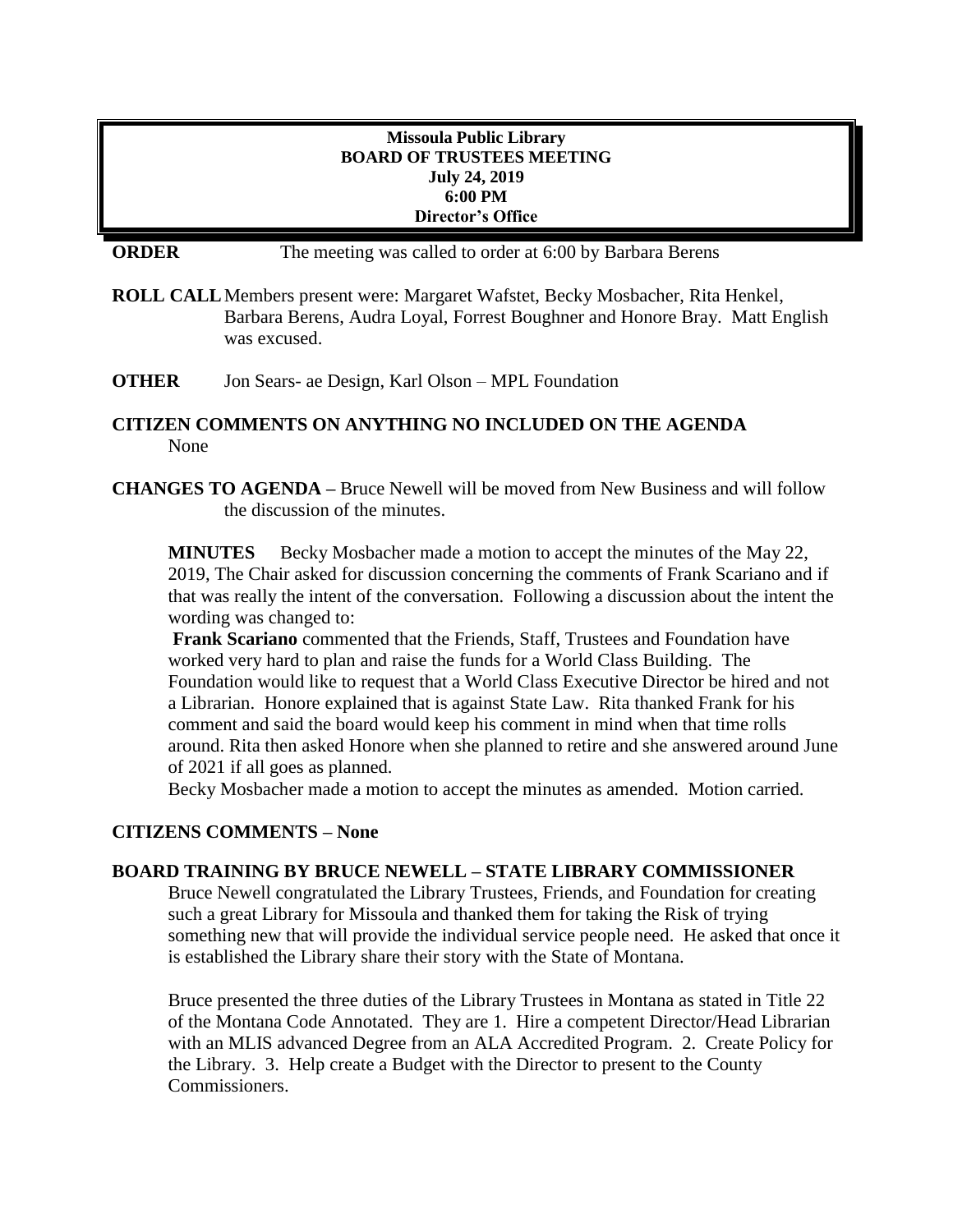His recommendation was noses in and fingers out for Trustees. They need to be interested in what is happening and support the Library but they don't run the Library the Director does.

The second piece of information was directly dealing with a Director for a Population of over 25,000 in the State of Montana. Rule 10.102.1150E, *Human Resources Standards: Library Director:* is where it lists the essential standards for public libraries in Montana. These rules must be followed when hiring a Library Director.

The third piece of information was The State Libraries new resolution concerning "Fair Access for All Montanans". Bruce explained that the service model MPL will be using in the new building is exactly what this resolution is about. The information needs of each individual who uses a library are different and they should leave with the particular need they have being met rather than just treating all as one. Numbers don't show how one's needs are met but stories from individuals are what will show if libraries are meeting the needs of the users.

**CLAIMS** Barbara Berens asked that the financials be changed from Board meeting to Board meeting and that they now show monthly to coincide with the County Accounting System. (The change was made for this meeting.) Margaret Wafstet made a motion to accept the claims as presented, second by Audra Loyal. Motion carried.

**STATISTICS** June 2019 were discussed.

#### **DIRECTOR'S REPORT**

**Library Tour for Board Members –** Barbara Berens asked for a tour for the Library Board members. It will take place at  $5:00$  on September  $25<sup>th</sup>$ . Meet in the Director's Office.

**August Board Meeting** will take place at the Swan Library at 10:30 on August 28, 2019. Following the meeting a tour of the Seeley Lake Library will take place.

**Water Room** in the new library have been tightened up and there will no longer be one large table in the room, the plan is for two smaller tables that will meet the needs of the Partners who will be using this space for educational purposes as well as the users experiencing play with water. The room will be very dynamic and keep the interest of the users for more than just a few minutes. Many Partners will be presenting programs in this room such as the Clark Fork Coalition, and MSLA water.

**Home Delivery** one of the users of this service passed away and his family has donated his collection to the library. It will allow the fiction selector to fill in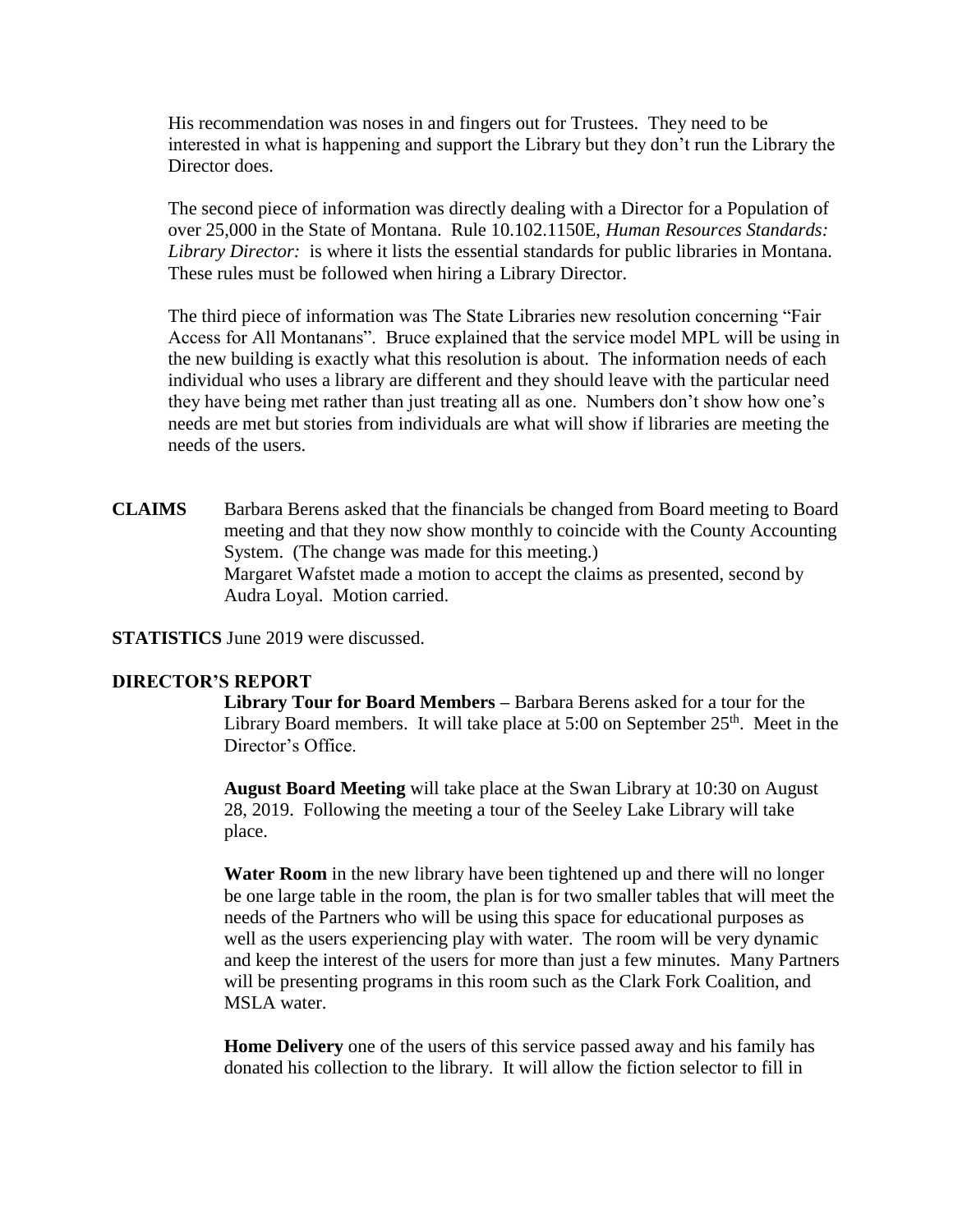items that are missing and tattered in the collection. He really appreciated his home delivery staff person and it was a pleasure to serve him.

**Strategic Planning for MSLA Co.** begins in October for the Department Heads. Elizabeth and Honore will be attending the three day training and once complete begin working on the new Strategic plan for MPL. The current Library SP expires in 2020. Elizabeth will be heading up this project.

**New County Payroll System** is being rolled out. It will be a dynamic system and improve on time it takes the timekeepers to do their preparation for their department's payroll biweekly. The Library is one of the larger payrolls so it will be one of the last to be integrated.

**Final Budget Hearing** is August 22, 2019

**Owner Contact for Building Project** all requests for information from Architects or DAC should be sent to the Director's Office for clearing. Each outside request can take up to 2 hours for resolution and that is two hours taken away from the critical path of the project. Following the Foundations tour on August 14, all tours will take place after 5 PM.

#### **Unfinished Business**

**Building Project**- Jon Sears report –

The  $4<sup>th</sup>$  floor of the building is poured and uprights will begin being positioned in August. First floor is roughed in, electrical and plumbing is laid, and raised flooring is being placed. Second floor rough in has begun, the building has been wrapped in plastic to control the atmosphere as well as can be expected. Soon windows, and door frames will be installed. The west side of the building has a trench for the footings for the deck off the Coffee Shop.

 For more progress follow the link below. <https://www.missoulapubliclibrary.org/grow/>

Honore reported that the budget at this time looks to be close to \$400,000 short but as bids are coming in for furniture etc. there is hope some of those funds will be repurposed. As soon as a closer picture is available she will report the need.

**Safety and Security Contract Bid** the budget had \$90,000 available for the Safety and Security equipment for the building. One bid was obtained for the equipment and installation at \$120,000. There is a savings of \$30,000 in the Materials Handling System so the funding is available. Barbara Berens asked for the reason why we were not going out to bid again. Honore explained that due to all the construction going on there is not availability of companies for the job. The company that bid the job is also the company doing the Missoula Public School Contract. Jon explained that reopening bids would put the project behind because DAC is ready for this company to begin installation. Following discussion Barbara Berens signed the contract.